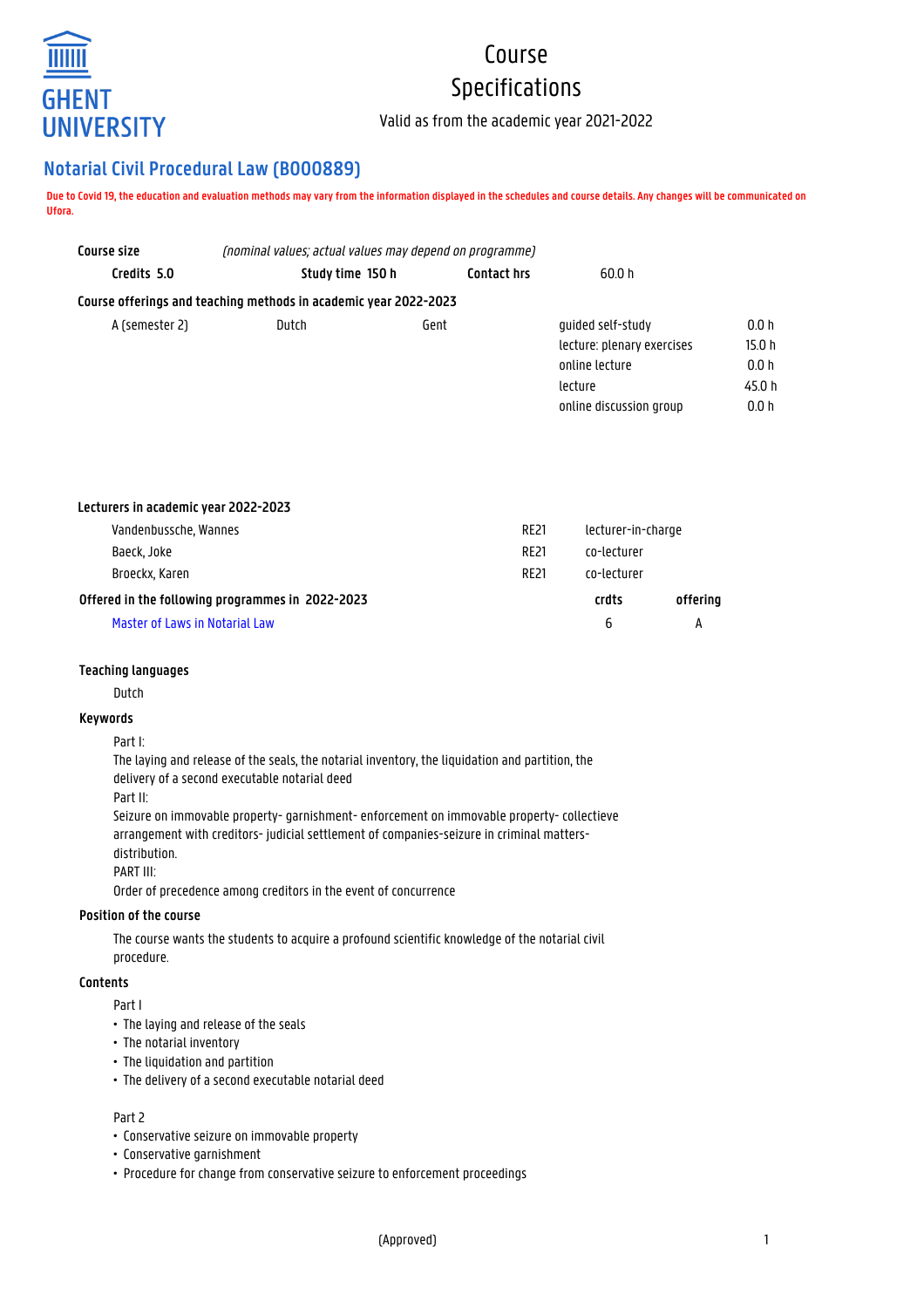- Enforcement measures on immovable property
- Garnishment
- Collective arrangement with creditors
- Bankruptcy
- Seizure in criminal matters
- Distribution

Part 3:

- Concurrence
- Order of precedence among creditors
- Mortgage
- Lien
- General priority rules
- Special priority rules
- Retention rights

#### **Initial competences**

Students must have passed the course "Procesrecht" (Procedure)

#### **Final competences**

- 1 To have and apply a profound scientific knowledge of the notarial civil procedure and related areas of law.
- 2 To understand and apply current debates and issues relating to the notarial civil procedure and related areas of law, through a thorough command of the scientific research methods in the studied legal disciplines, and by being able to analyse legal texts and sources of law (also in other languages than Dutch), which leads to the ability to apply theoretical knowledge to realistic cases and problems.
- 3 To be able to prepare and draft notarial deeds in notarial procedure and other affiliated areas of law. This requires on the one hand the ability to identify problems and to summarize them, and on the other hand the ability to solve independently difficult problems and to formulate advises bij aassessing and evaluation independently the statutes, the case law and the comments on the law by legal authors. To be able to demonstrate creativity in solving a 1 notarial problem, a legal-scientific attitude (a discerning mind) and self-reliance (sense of responsibility)
- 4 The ability to intelligible written and oral communication
- 5 To participate in academic activities. The willingness to self-teaching and lifelong learning. To assess the legal implications of new social and technological developments for the 1 notarial practice
- 6 To be aware of the social role of the notarial lawyer; respect for diversity, pluralism and 1 tolerance.
- 7 To understand the high demands concerning the deontology of the notary in this context and acting accordingly to the deontological rules applicable to notarial lawyers and notary's. To understand the importance of the impartiality and independence of the notary in procedures, as for instance the procedure of liquidation and division.

#### **Conditions for credit contract**

Access to this course unit via a credit contract is unrestricted: the student takes into consideration the conditions mentioned in 'Starting Competences'

#### Conditions for exam contract

This course unit cannot be taken via an exam contract

#### **Teaching methods**

Guided self-study, lecture, online discussion group, lecture: plenary exercises, online lecture

# **Extra information on the teaching methods**

The lectures aim to give the students an insight in and an understanding of the procedures, whereby attention is given to the context in which these procedures are performed. The aim is to have interaction with the students.

#### **Learning materials and price**